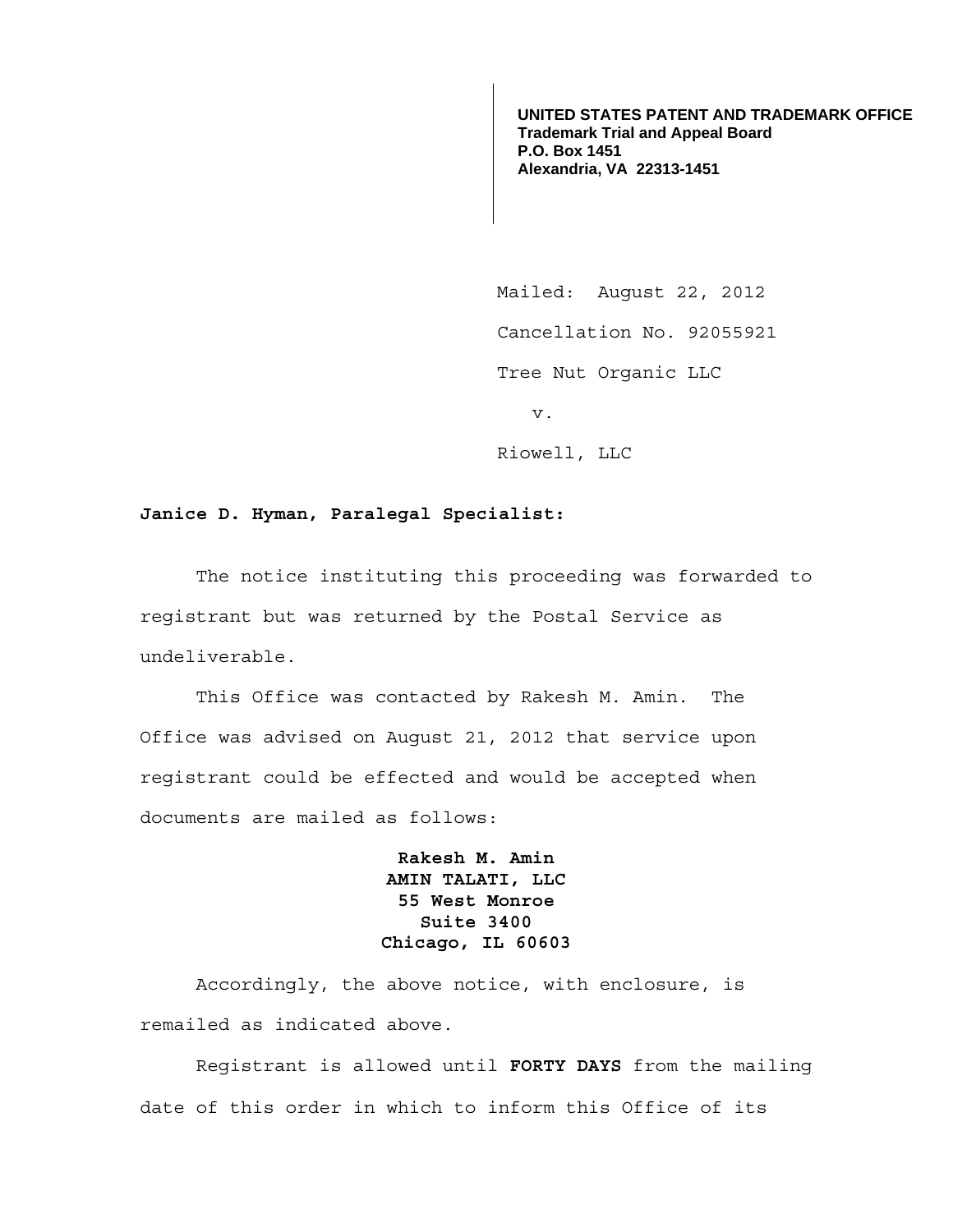## Cancellation No. 92055921

correct address in order that all records may be amended. Compliance with Trademark Rule 2.193(b) and Trademark 2.119(a) is required.

 If there has been any transfer of interest in the involved registration, registrant must so advise the Board and registrant must submit copies of the appropriate documents. See Section 10 of the Trademark Act and Patent and Trademark Rules 3.7l and 3.73.

 In view of the circumstances, the time for filing an answer to the petition to cancel is extended to **FORTY DAYS** from the mailing date of this order. Notice is hereby given that unless the registrant listed herein, its assigns or legal representatives, shall enter an appearance, answer or other response to the petition within the time frame allowed, the cancellation may proceed as in the case of default.

 In accordance with the Trademark Rules of Practice, conferencing, disclosure, discovery and testimony dates are set below. In each instance, a copy of the transcript of testimony, together with copies of documentary exhibits, must be served on the adverse party within thirty days after completion of the taking of testimony. Trademark Rule 2.l25.

2